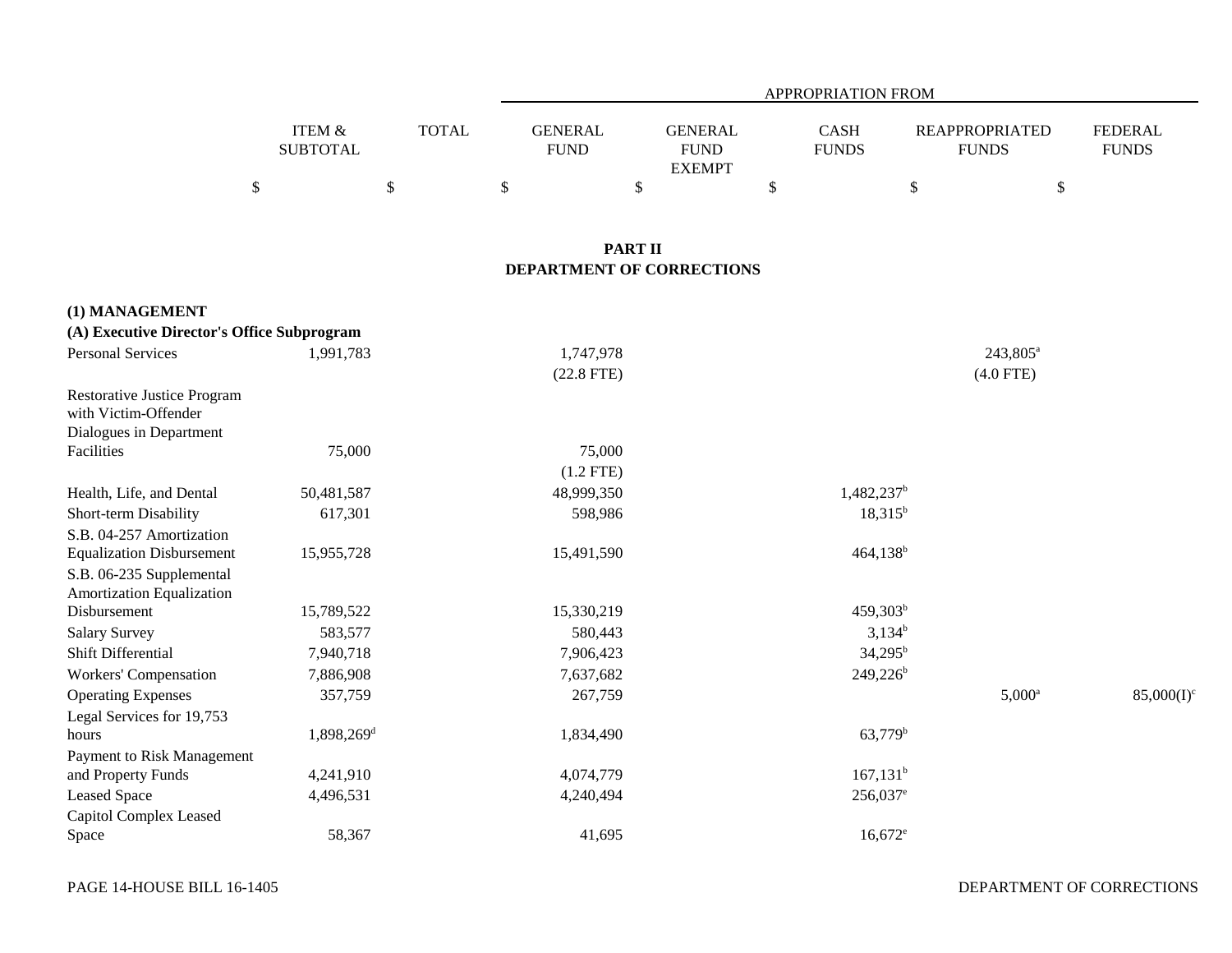|                       |                           |    |              | <b>APPROPRIATION FROM</b> |                               |    |                                                |    |                             |                                |   |                                |
|-----------------------|---------------------------|----|--------------|---------------------------|-------------------------------|----|------------------------------------------------|----|-----------------------------|--------------------------------|---|--------------------------------|
|                       | ITEM &<br><b>SUBTOTAL</b> |    | <b>TOTAL</b> |                           | <b>GENERAL</b><br><b>FUND</b> |    | <b>GENERAL</b><br><b>FUND</b><br><b>EXEMPT</b> |    | <b>CASH</b><br><b>FUNDS</b> | REAPPROPRIATED<br><b>FUNDS</b> |   | <b>FEDERAL</b><br><b>FUNDS</b> |
|                       | \$                        | \$ |              | \$                        |                               | \$ |                                                | \$ |                             | \$                             | Φ |                                |
| Planning and Analysis |                           |    |              |                           |                               |    |                                                |    |                             |                                |   |                                |
| Contracts             | 82,410                    |    |              |                           | 82,410                        |    |                                                |    |                             |                                |   |                                |
| Payments to District  |                           |    |              |                           |                               |    |                                                |    |                             |                                |   |                                |
| Attorneys             | 681,102                   |    |              |                           | 681,102                       |    |                                                |    |                             |                                |   |                                |
|                       | 113,138,472               |    |              |                           |                               |    |                                                |    |                             |                                |   |                                |

<sup>a</sup> These amounts shall be transferred from the Department of Public Safety from the State Victims Assistance and Law Enforcement Program line item appropriation in the Victims Assistance section of the Division of Criminal Justice. These amounts originate as cash funds from the Victims Assistance and Law Enforcement (VALE) Fund created in Section 24-33.5-506 (1), C.R.S.

b Of these amounts, \$2,582,687 shall be from sales revenues earned by Correctional Industries and \$358,871 shall be from sales revenues earned by the Canteen Operation.

c This amount shall be from the Social Security Administration Incentive Payment Memorandum of Understanding. This amount is included for informational purposes only.

 $d$  Of this amount, \$1,877,523 shall be used to purchase 19,753 hours of legal services from the Department of Law and \$20,746 shall be used to contract for legal services from private firms for litigation related to the Rifle Correctional Center.

e These amounts shall be from sales revenues earned by Correctional Industries.

## **(B) External Capacity Subprogram**

| (1) Private Prison Monitoring Unit |           |              |                       |
|------------------------------------|-----------|--------------|-----------------------|
| <b>Personal Services</b>           | 1.169.978 | 1.169.978    |                       |
|                                    |           | $(15.7$ FTE) |                       |
| <b>Operating Expenses</b>          | 213,443   | 183.976      | $29.467$ <sup>a</sup> |
|                                    | 1,383,421 |              |                       |

<sup>a</sup> This amount shall be from revenues earned from monitoring private Colorado prisons that house out-of-state offenders.

| (2) Payments to House State Prisoners <sup>2, 3</sup> |            |            |
|-------------------------------------------------------|------------|------------|
| Payments to local jails at a                          |            |            |
| rate of \$53.64 per inmate per                        |            |            |
| day                                                   | 11.708.003 | 11,708,003 |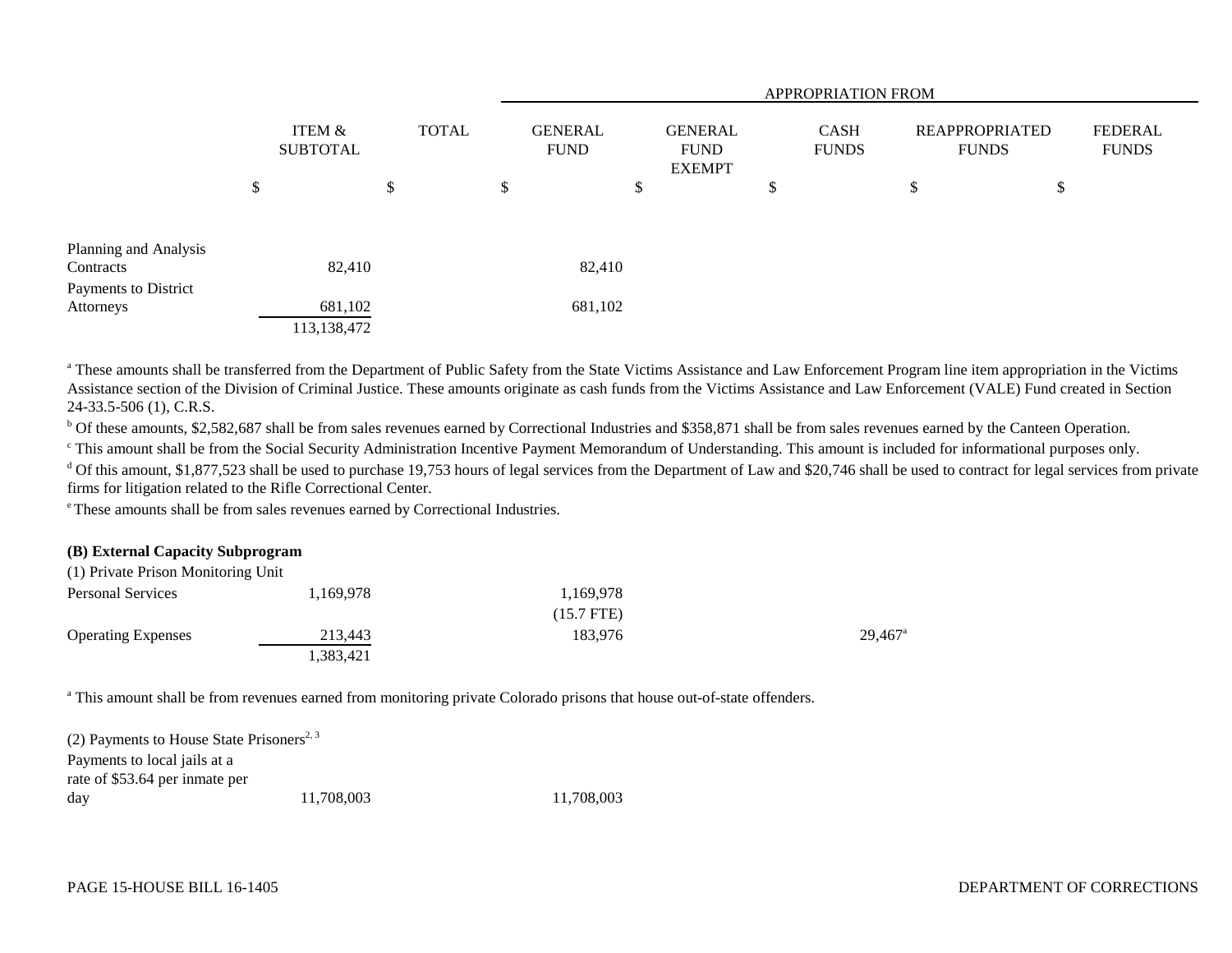|                                                                   |                                      |              | APPROPRIATION FROM |                               |                                                |    |                             |    |                                       |                                |  |
|-------------------------------------------------------------------|--------------------------------------|--------------|--------------------|-------------------------------|------------------------------------------------|----|-----------------------------|----|---------------------------------------|--------------------------------|--|
|                                                                   | <b>ITEM &amp;</b><br><b>SUBTOTAL</b> | <b>TOTAL</b> |                    | <b>GENERAL</b><br><b>FUND</b> | <b>GENERAL</b><br><b>FUND</b><br><b>EXEMPT</b> |    | <b>CASH</b><br><b>FUNDS</b> |    | <b>REAPPROPRIATED</b><br><b>FUNDS</b> | <b>FEDERAL</b><br><b>FUNDS</b> |  |
| \$                                                                |                                      | \$           | \$                 | $\$$                          |                                                | \$ |                             | \$ | \$                                    |                                |  |
| Payments to in-state private                                      |                                      |              |                    |                               |                                                |    |                             |    |                                       |                                |  |
| prisons at a rate of \$56.02 per                                  |                                      |              |                    |                               |                                                |    |                             |    |                                       |                                |  |
| inmate per day                                                    | 58,785,988                           |              |                    | 56,427,281                    |                                                |    | 2,358,707 <sup>a</sup>      |    |                                       |                                |  |
| Payments to pre-release parole<br>revocation facilities at a rate |                                      |              |                    |                               |                                                |    |                             |    |                                       |                                |  |
| of \$56.02 per inmate per day                                     | 10,612,149                           |              |                    | 10,612,149                    |                                                |    |                             |    |                                       |                                |  |
| <b>Community Corrections</b>                                      |                                      |              |                    |                               |                                                |    |                             |    |                                       |                                |  |
| Programs                                                          | 3,945,153                            |              |                    | 3,945,153                     |                                                |    |                             |    |                                       |                                |  |
| <b>External Capacity</b>                                          |                                      |              |                    |                               |                                                |    |                             |    |                                       |                                |  |
| Sustainability                                                    | 3,000,000                            |              |                    | 3,000,000                     |                                                |    |                             |    |                                       |                                |  |
| Inmate Education and Benefit                                      |                                      |              |                    |                               |                                                |    |                             |    |                                       |                                |  |
| Programs at In-state Private                                      |                                      |              |                    |                               |                                                |    |                             |    |                                       |                                |  |
| Prisons                                                           | 534,079                              |              |                    | 534,079                       |                                                |    |                             |    |                                       |                                |  |
| Inmate Education and Benefit                                      |                                      |              |                    |                               |                                                |    |                             |    |                                       |                                |  |
| Programs at Pre-release Parole                                    |                                      |              |                    |                               |                                                |    |                             |    |                                       |                                |  |
| <b>Revocation Facilities</b>                                      | 119,476                              |              |                    | 119,476                       |                                                |    |                             |    |                                       |                                |  |
|                                                                   | 88,704,848                           |              |                    |                               |                                                |    |                             |    |                                       |                                |  |

<sup>a</sup> This amount shall be from the State Criminal Alien Assistance Program Cash Fund created in Section 17-1-107.5 (1), C.R.S.

| (C) Inspector General Subprogram |           |                           |                     |                                 |            |
|----------------------------------|-----------|---------------------------|---------------------|---------------------------------|------------|
| <b>Personal Services</b>         | 4.110.124 | 4,003,891<br>$(48.2$ FTE) | $106,233^a$         |                                 |            |
| <b>Operating Expenses</b>        | 428,723   | 345,536                   | 83,187 <sup>a</sup> |                                 |            |
| <b>Inspector General Grants</b>  | 235,649   |                           |                     | $27,737^{\rm b}$<br>$(1.0$ FTE) | 207,912(I) |
|                                  | 4,774,496 |                           |                     |                                 |            |

a These amounts shall be from revenues earned from private prison out of state offender investigations.

**b** This amount shall be transferred from the Department of Public Safety from the Division of Homeland Security and Emergency Management. These amounts originate as federal funds.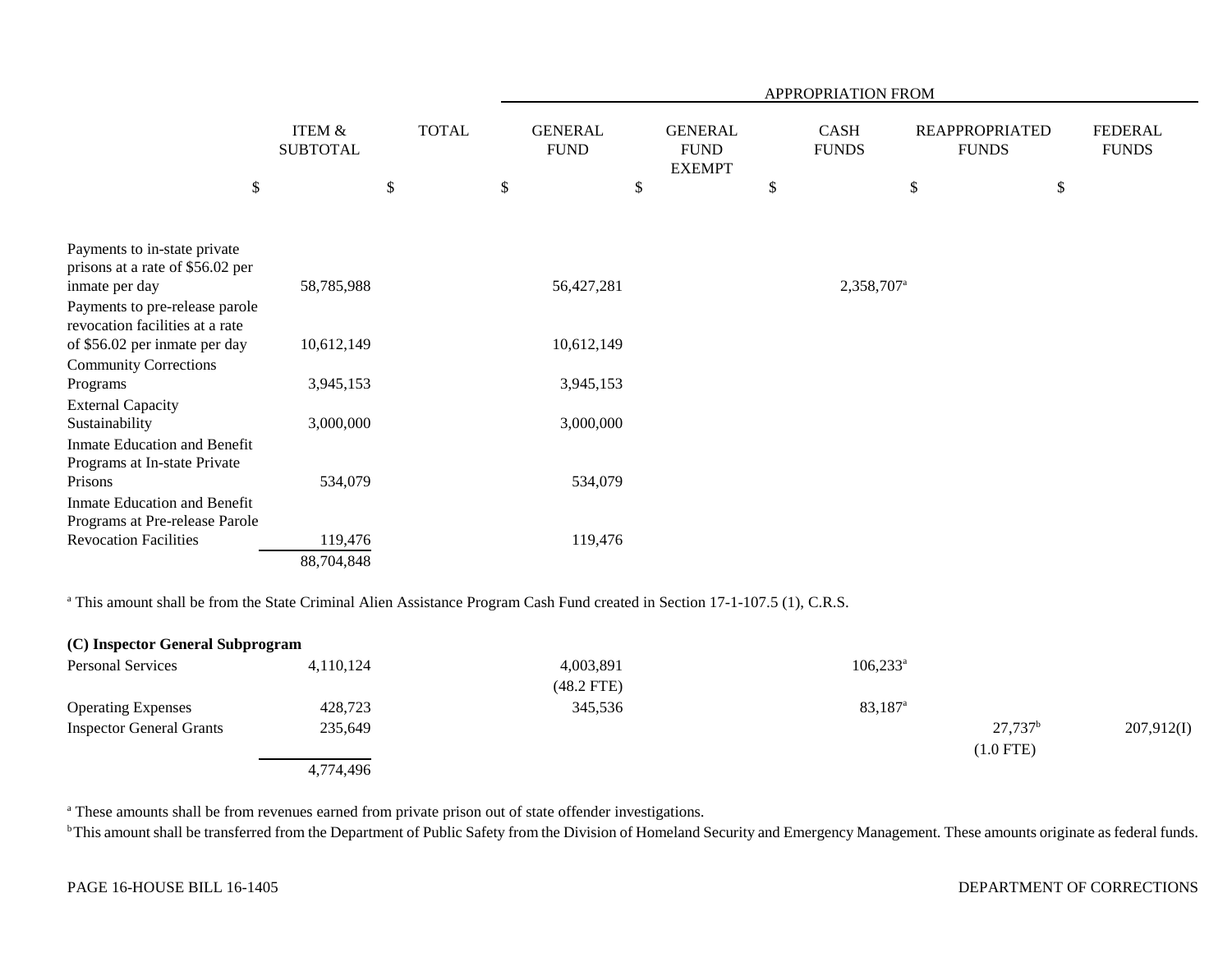|                                                                                          |              |                              |              |        | APPROPRIATION FROM             |      |                                                 |        |                                       |                                       |      |                                |  |
|------------------------------------------------------------------------------------------|--------------|------------------------------|--------------|--------|--------------------------------|------|-------------------------------------------------|--------|---------------------------------------|---------------------------------------|------|--------------------------------|--|
|                                                                                          |              | ITEM $\&$<br><b>SUBTOTAL</b> | <b>TOTAL</b> |        | <b>GENERAL</b><br>${\rm FUND}$ |      | <b>GENERAL</b><br>${\rm FUND}$<br><b>EXEMPT</b> |        | $\operatorname{CASH}$<br><b>FUNDS</b> | <b>REAPPROPRIATED</b><br><b>FUNDS</b> |      | <b>FEDERAL</b><br><b>FUNDS</b> |  |
|                                                                                          | $\mathbb{S}$ | $\mathbb{S}$                 |              | $\$\,$ |                                | $\$$ |                                                 | $\$\,$ |                                       | $\mathbb{S}$                          | $\$$ |                                |  |
|                                                                                          |              |                              |              |        |                                |      |                                                 |        |                                       |                                       |      |                                |  |
|                                                                                          |              |                              | 208,001,237  |        |                                |      |                                                 |        |                                       |                                       |      |                                |  |
| (2) INSTITUTIONS                                                                         |              |                              |              |        |                                |      |                                                 |        |                                       |                                       |      |                                |  |
| (A) Utilities Subprogram                                                                 |              |                              |              |        |                                |      |                                                 |        |                                       |                                       |      |                                |  |
| <b>Personal Services</b>                                                                 |              | 318,254                      |              |        | 318,254                        |      |                                                 |        |                                       |                                       |      |                                |  |
|                                                                                          |              |                              |              |        | $(2.6$ FTE)                    |      |                                                 |        |                                       |                                       |      |                                |  |
| <b>Utilities</b>                                                                         |              | 21,936,444                   |              |        | 20,770,911                     |      |                                                 |        | $1,165,533$ <sup>a</sup>              |                                       |      |                                |  |
|                                                                                          |              | 22,254,698                   |              |        |                                |      |                                                 |        |                                       |                                       |      |                                |  |
| <sup>a</sup> This amount shall be from sales revenues earned by Correctional Industries. |              |                              |              |        |                                |      |                                                 |        |                                       |                                       |      |                                |  |
| (B) Maintenance Subprogram                                                               |              |                              |              |        |                                |      |                                                 |        |                                       |                                       |      |                                |  |
| <b>Personal Services</b>                                                                 |              | 18,302,550                   |              |        |                                |      |                                                 |        |                                       |                                       |      |                                |  |
|                                                                                          |              | $(276.8$ FTE)                |              |        |                                |      |                                                 |        |                                       |                                       |      |                                |  |
| <b>Operating Expenses</b>                                                                |              | 5,714,113                    |              |        |                                |      |                                                 |        |                                       |                                       |      |                                |  |
| Purchase of Services                                                                     |              | 1,545,553                    |              |        |                                |      |                                                 |        |                                       |                                       |      |                                |  |
|                                                                                          |              | 25,562,216                   |              |        | 25,562,216                     |      |                                                 |        |                                       |                                       |      |                                |  |
| (C) Housing and Security Subprogram                                                      |              |                              |              |        |                                |      |                                                 |        |                                       |                                       |      |                                |  |
| Personal Services <sup>4</sup>                                                           |              | 167,187,805 <sup>a</sup>     |              |        | 167,184,858                    |      |                                                 |        | $2,947^{\circ}$                       |                                       |      |                                |  |
|                                                                                          |              |                              |              |        | $(2,974.4$ FTE)                |      |                                                 |        |                                       |                                       |      |                                |  |
| <b>Operating Expenses</b>                                                                |              | 1,808,941                    |              |        | 1,808,941                      |      |                                                 |        |                                       |                                       |      |                                |  |
|                                                                                          |              | 168,996,746                  |              |        |                                |      |                                                 |        |                                       |                                       |      |                                |  |

<sup>a</sup> This amount shall be from the Corrections Expansion Reserve Fund created in Section 17-1-116, C.R.S. Pursuant to Section 16-3-503 (2), C.R.S., these amounts are from forfeiture bonds and fees.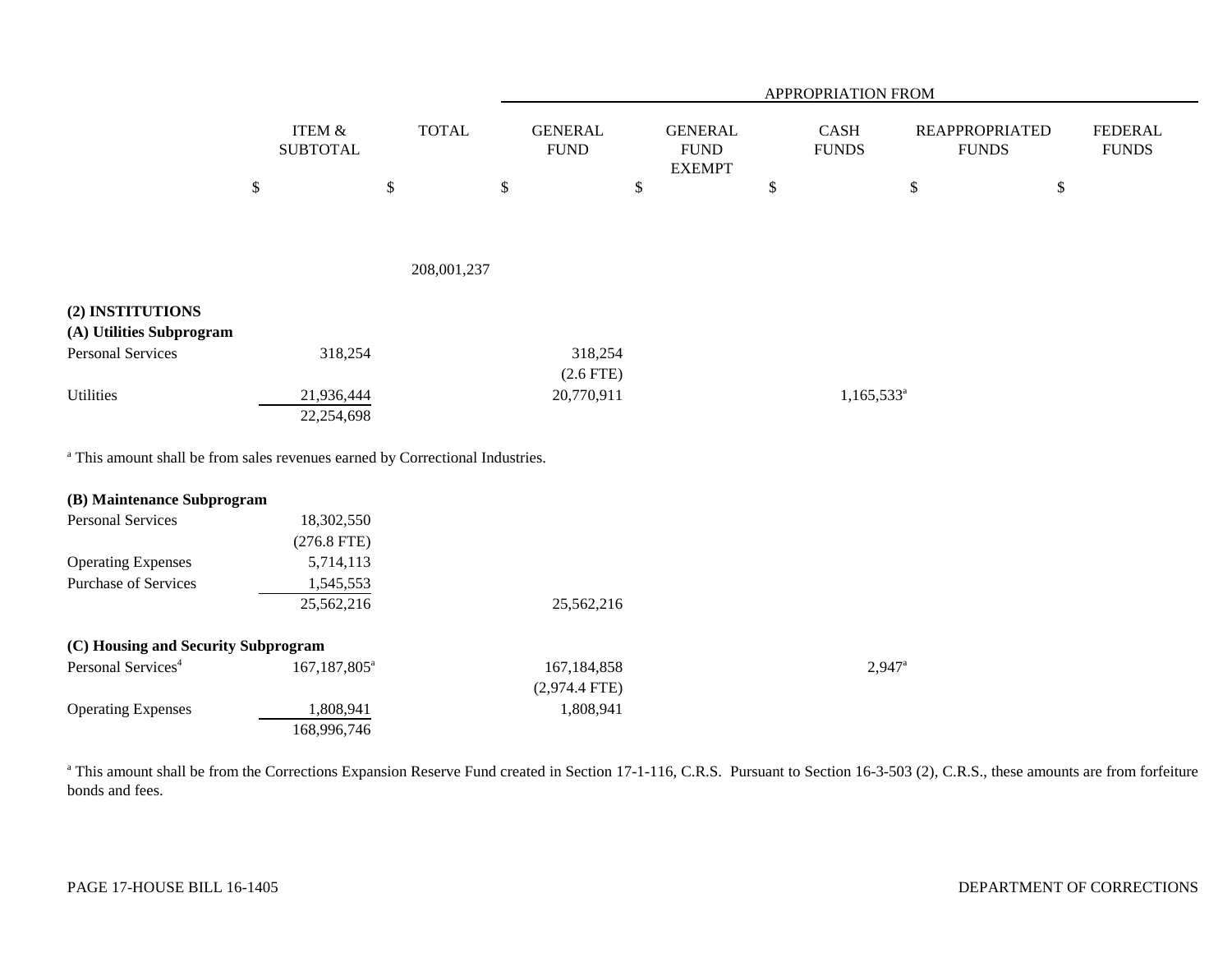|                                                                                                                                                          |                              |              |                               |                                                | <b>APPROPRIATION FROM</b> |                                       |                                |
|----------------------------------------------------------------------------------------------------------------------------------------------------------|------------------------------|--------------|-------------------------------|------------------------------------------------|---------------------------|---------------------------------------|--------------------------------|
|                                                                                                                                                          | ITEM $\&$<br><b>SUBTOTAL</b> | <b>TOTAL</b> | <b>GENERAL</b><br><b>FUND</b> | <b>GENERAL</b><br><b>FUND</b><br><b>EXEMPT</b> | CASH<br><b>FUNDS</b>      | <b>REAPPROPRIATED</b><br><b>FUNDS</b> | <b>FEDERAL</b><br><b>FUNDS</b> |
| \$                                                                                                                                                       |                              | \$           | \$<br>\$                      |                                                | \$                        | \$<br>\$                              |                                |
| (D) Food Service Subprogram                                                                                                                              |                              |              |                               |                                                |                           |                                       |                                |
| <b>Personal Services</b>                                                                                                                                 | 18,368,960                   |              | 18,368,960                    |                                                |                           |                                       |                                |
|                                                                                                                                                          |                              |              | $(317.8$ FTE)                 |                                                |                           |                                       |                                |
| <b>Operating Expenses</b>                                                                                                                                | 17,010,023                   |              | 16,930,023                    |                                                |                           |                                       | $80,000(I)^a$                  |
| <b>Purchase of Services</b>                                                                                                                              | 1,792,916                    |              | 1,792,916                     |                                                |                           |                                       |                                |
|                                                                                                                                                          | 37,171,899                   |              |                               |                                                |                           |                                       |                                |
| <sup>a</sup> This amount is anticipated to be received from the U.S. Department of Agriculture. This amount is included for informational purposes only. |                              |              |                               |                                                |                           |                                       |                                |
| (E) Medical Services Subprogram                                                                                                                          |                              |              |                               |                                                |                           |                                       |                                |
| <b>Personal Services</b>                                                                                                                                 | 32,510,792                   |              | 32,272,409                    |                                                | 238,383 <sup>a</sup>      |                                       |                                |
|                                                                                                                                                          |                              |              | $(384.5$ FTE)                 |                                                | $(3.0$ FTE)               |                                       |                                |
| <b>Operating Expenses</b>                                                                                                                                | 2,579,052                    |              | 2,579,052                     |                                                |                           |                                       |                                |
| <b>Purchase of Pharmaceuticals</b>                                                                                                                       | 15,832,887                   |              | 15,832,887                    |                                                |                           |                                       |                                |
| <b>Purchase of Medical Services</b>                                                                                                                      |                              |              |                               |                                                |                           |                                       |                                |
| from Other Medical Facilities                                                                                                                            | 25,574,780                   |              | 25,574,780                    |                                                |                           |                                       |                                |
| <b>Service Contracts</b>                                                                                                                                 | 2,490,075                    |              | 2,490,075                     |                                                |                           |                                       |                                |

Indirect Cost Assessment 1,835 1,835<sup>a</sup> 78,989,421

<sup>a</sup> These amounts shall be from inmate medical fees collected pursuant to Section 17-1-113 (2), C.R.S.

# **(F) Laundry Subprogram**

| Personal Services         | 2.414.728            |           |
|---------------------------|----------------------|-----------|
|                           | $(37.4 \text{ FTE})$ |           |
| <b>Operating Expenses</b> | 2, 197, 545          |           |
|                           | 4.612.273            | 4.612.273 |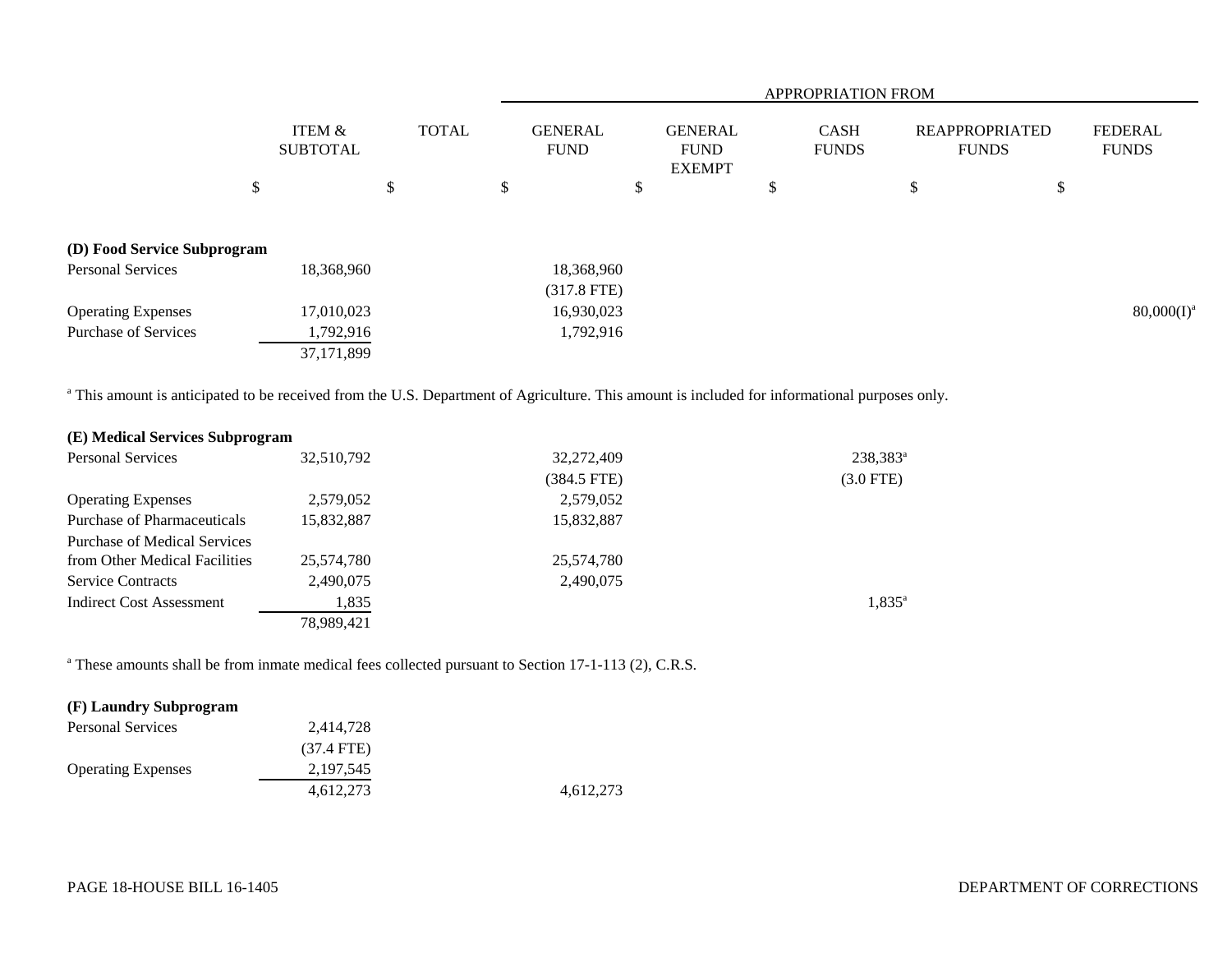|                                         |                              |              | APPROPRIATION FROM            |                                                 |                      |                                       |                                |  |  |  |  |  |
|-----------------------------------------|------------------------------|--------------|-------------------------------|-------------------------------------------------|----------------------|---------------------------------------|--------------------------------|--|--|--|--|--|
|                                         | ITEM $\&$<br><b>SUBTOTAL</b> | <b>TOTAL</b> | <b>GENERAL</b><br><b>FUND</b> | <b>GENERAL</b><br>${\rm FUND}$<br><b>EXEMPT</b> | CASH<br><b>FUNDS</b> | <b>REAPPROPRIATED</b><br><b>FUNDS</b> | <b>FEDERAL</b><br><b>FUNDS</b> |  |  |  |  |  |
|                                         | $\$$                         | $\$\,$       | \$<br>\$                      |                                                 | $\$$                 | \$<br>$\mathbb{S}$                    |                                |  |  |  |  |  |
| (G) Superintendents Subprogram          |                              |              |                               |                                                 |                      |                                       |                                |  |  |  |  |  |
| <b>Personal Services</b>                | 10,752,163                   |              |                               |                                                 |                      |                                       |                                |  |  |  |  |  |
|                                         | $(155.9$ FTE)                |              |                               |                                                 |                      |                                       |                                |  |  |  |  |  |
| <b>Operating Expenses</b>               | 5,181,501                    |              |                               |                                                 |                      |                                       |                                |  |  |  |  |  |
| Dress Out                               | 735,433                      |              |                               |                                                 |                      |                                       |                                |  |  |  |  |  |
|                                         | 16,669,097                   |              | 16,669,097                    |                                                 |                      |                                       |                                |  |  |  |  |  |
| (H) Youthful Offender System Subprogram |                              |              |                               |                                                 |                      |                                       |                                |  |  |  |  |  |
| <b>Personal Services</b>                | 10,716,122                   |              |                               |                                                 |                      |                                       |                                |  |  |  |  |  |
|                                         | $(160.7$ FTE)                |              |                               |                                                 |                      |                                       |                                |  |  |  |  |  |
| <b>Operating Expenses</b>               | 604,705                      |              |                               |                                                 |                      |                                       |                                |  |  |  |  |  |
| <b>Contract Services</b>                | 28,820                       |              |                               |                                                 |                      |                                       |                                |  |  |  |  |  |
| <b>Purchase of Services</b>             | 681,031                      |              |                               |                                                 |                      |                                       |                                |  |  |  |  |  |
|                                         | 12,030,678                   |              | 12,030,678                    |                                                 |                      |                                       |                                |  |  |  |  |  |
| (I) Case Management Subprogram          |                              |              |                               |                                                 |                      |                                       |                                |  |  |  |  |  |
| <b>Personal Services</b>                | 17,879,989                   |              |                               |                                                 |                      |                                       |                                |  |  |  |  |  |
|                                         | $(247.3$ FTE)                |              |                               |                                                 |                      |                                       |                                |  |  |  |  |  |
| <b>Operating Expenses</b>               | 172,581                      |              |                               |                                                 |                      |                                       |                                |  |  |  |  |  |
| Offender ID Program                     | 341,135                      |              |                               |                                                 |                      |                                       |                                |  |  |  |  |  |
|                                         | 18,393,705                   |              | 18,393,705                    |                                                 |                      |                                       |                                |  |  |  |  |  |
| (J) Mental Health Subprogram            |                              |              |                               |                                                 |                      |                                       |                                |  |  |  |  |  |
| <b>Personal Services</b>                | 12,601,517                   |              | 12,601,517                    |                                                 |                      |                                       |                                |  |  |  |  |  |
|                                         |                              |              | $(152.1$ FTE)                 |                                                 |                      |                                       |                                |  |  |  |  |  |
| <b>Operating Expenses</b>               | 280,266                      |              | 280,266                       |                                                 |                      |                                       |                                |  |  |  |  |  |
| <b>Medical Contract Services</b>        | 4,034,958                    |              | 4,034,958                     |                                                 |                      |                                       |                                |  |  |  |  |  |
| Mental Health Grants                    | 64,799                       |              |                               |                                                 |                      | 64,799 <sup>a</sup>                   |                                |  |  |  |  |  |
|                                         | 16,981,540                   |              |                               |                                                 |                      |                                       |                                |  |  |  |  |  |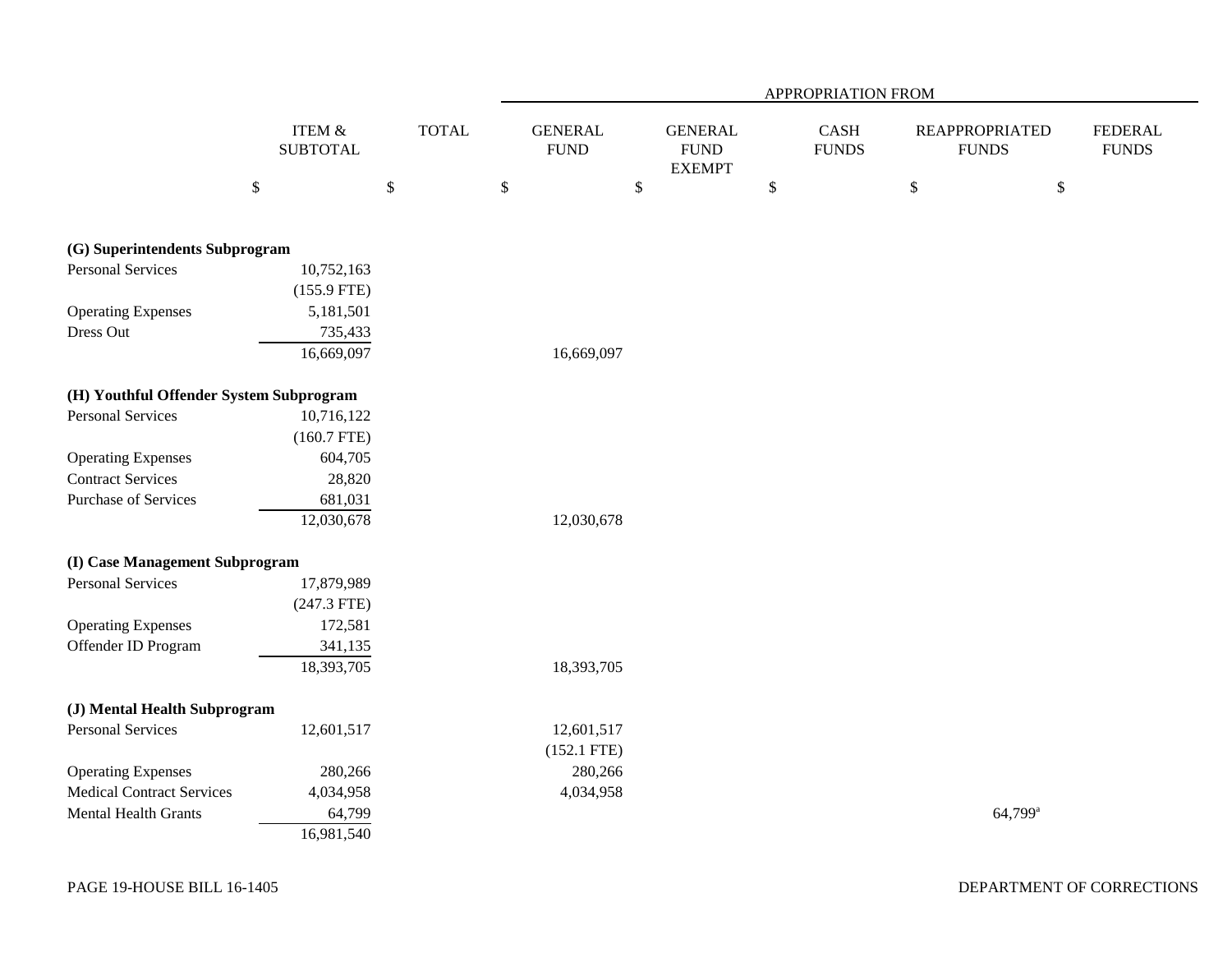|                   |       | APPROPRIATION FROM |               |              |                       |                |  |  |
|-------------------|-------|--------------------|---------------|--------------|-----------------------|----------------|--|--|
|                   |       |                    |               |              |                       |                |  |  |
| <b>ITEM &amp;</b> | TOTAL | <b>GENERAL</b>     | GENERAL       | CASH         | <b>REAPPROPRIATED</b> | <b>FEDERAL</b> |  |  |
| <b>SUBTOTAL</b>   |       | FUND               | <b>FUND</b>   | <b>FUNDS</b> | <b>FUNDS</b>          | <b>FUNDS</b>   |  |  |
|                   |       |                    | <b>EXEMPT</b> |              |                       |                |  |  |
|                   |       |                    |               |              |                       |                |  |  |

<sup>a</sup> This amount shall be from the Department of Public Safety from the Division of Criminal Justice. These amounts originate as federal funds.

| (K) Inmate Pay Subprogram          | 2,247,885    | 2,247,885                                                                                                                                       |                       |                        |
|------------------------------------|--------------|-------------------------------------------------------------------------------------------------------------------------------------------------|-----------------------|------------------------|
| (L) Legal Access Subprogram        |              |                                                                                                                                                 |                       |                        |
| <b>Personal Services</b>           | 1,426,036    |                                                                                                                                                 |                       |                        |
|                                    | $(21.5$ FTE) |                                                                                                                                                 |                       |                        |
| <b>Operating Expenses</b>          | 299,602      |                                                                                                                                                 |                       |                        |
| <b>Contract Services</b>           | 70,905       |                                                                                                                                                 |                       |                        |
|                                    | 1,796,543    | 1,796,543                                                                                                                                       |                       |                        |
| (M) Capital Lease Purchase         |              |                                                                                                                                                 |                       |                        |
| <b>Payments</b>                    | 20,258,268   | 20,258,268 <sup>a</sup>                                                                                                                         |                       |                        |
|                                    |              | <sup>a</sup> This amount is excluded from the calculation of the required General Fund reserve, pursuant to Section 24-75-201.1 (2) (b), C.R.S. |                       |                        |
|                                    |              | 425,964,969                                                                                                                                     |                       |                        |
| (3) SUPPORT SERVICES               |              |                                                                                                                                                 |                       |                        |
| (A) Business Operations Subprogram |              |                                                                                                                                                 |                       |                        |
| Personal Services                  | 6,306,714    | 5,429,390                                                                                                                                       | $40,297$ <sup>a</sup> | $837,027$ <sup>b</sup> |
|                                    |              | $(89.8$ FTE)                                                                                                                                    |                       | $(10.0$ FTE)           |
| <b>Operating Expenses</b>          | 234,201      | 234,201                                                                                                                                         |                       |                        |
|                                    | 6,540,915    |                                                                                                                                                 |                       |                        |

<sup>a</sup> This amount shall be from restitution collected pursuant to Section 16-18.5-109 (3), C.R.S.

<sup>b</sup> Of this amount, \$758,414 shall be from departmental indirect cost recoveries and \$78,613 shall be from statewide indirect cost recoveries, or the Indirect Costs Excess Recovery Fund created in Section 24-75-1401 (2), C.R.S.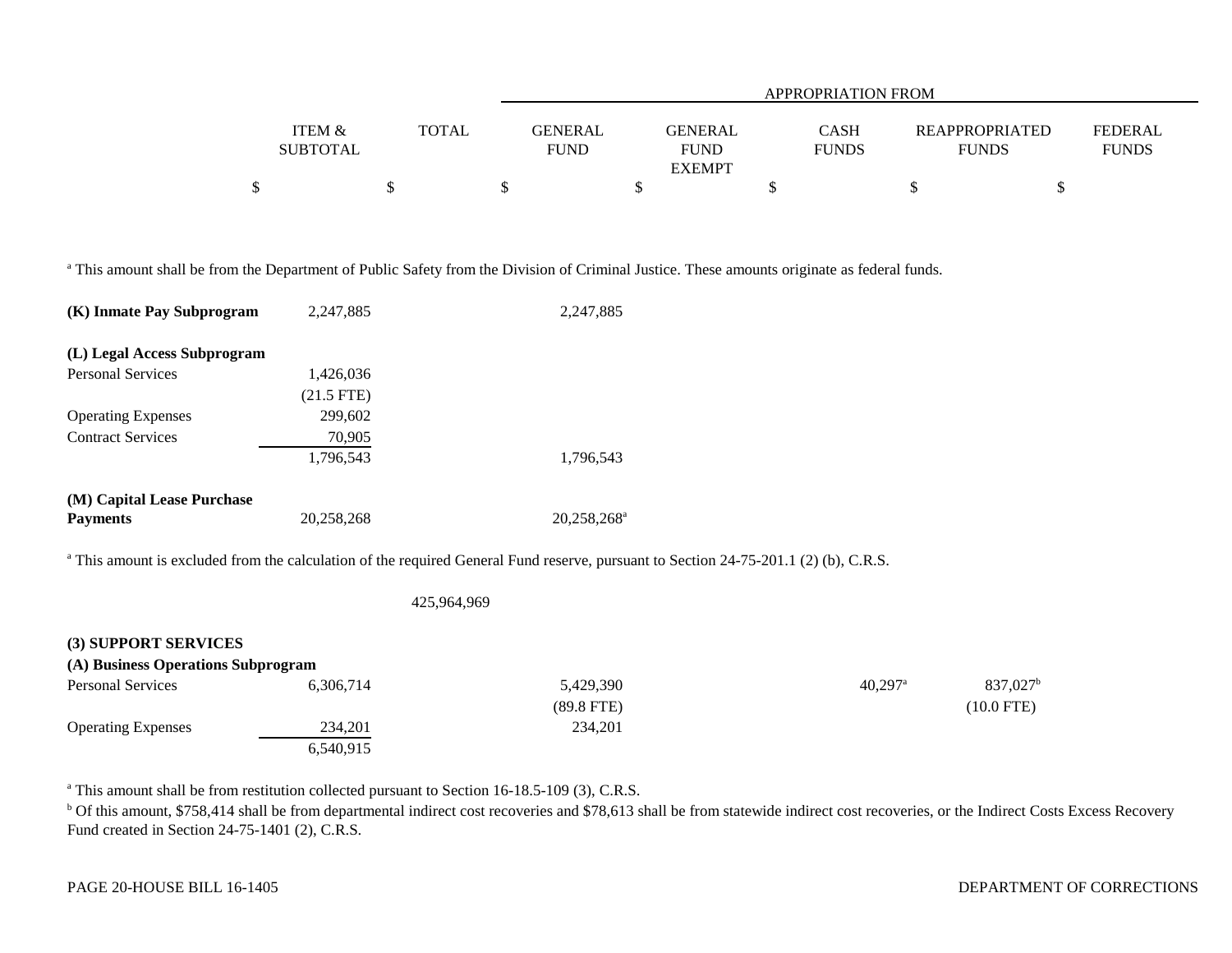|                                  |              |                                      |              | APPROPRIATION FROM             |                                                 |      |                      |                                       |      |                                |  |
|----------------------------------|--------------|--------------------------------------|--------------|--------------------------------|-------------------------------------------------|------|----------------------|---------------------------------------|------|--------------------------------|--|
|                                  |              | <b>ITEM &amp;</b><br><b>SUBTOTAL</b> | <b>TOTAL</b> | <b>GENERAL</b><br>${\rm FUND}$ | <b>GENERAL</b><br>${\rm FUND}$<br><b>EXEMPT</b> |      | CASH<br><b>FUNDS</b> | <b>REAPPROPRIATED</b><br><b>FUNDS</b> |      | <b>FEDERAL</b><br><b>FUNDS</b> |  |
|                                  | $\mathbb{S}$ |                                      | $\mathbb{S}$ | \$                             | $\$$                                            | $\$$ |                      | $\$$                                  | $\$$ |                                |  |
|                                  |              |                                      |              |                                |                                                 |      |                      |                                       |      |                                |  |
| (B) Personnel Subprogram         |              |                                      |              |                                |                                                 |      |                      |                                       |      |                                |  |
| <b>Personal Services</b>         |              | 1,319,664                            |              |                                |                                                 |      |                      |                                       |      |                                |  |
|                                  |              | $(18.7$ FTE)                         |              |                                |                                                 |      |                      |                                       |      |                                |  |
| <b>Operating Expenses</b>        |              | 86,931                               |              |                                |                                                 |      |                      |                                       |      |                                |  |
|                                  |              | 1,406,595                            |              | 1,406,595                      |                                                 |      |                      |                                       |      |                                |  |
| (C) Offender Services Subprogram |              |                                      |              |                                |                                                 |      |                      |                                       |      |                                |  |
| <b>Personal Services</b>         |              | 3,142,637                            |              |                                |                                                 |      |                      |                                       |      |                                |  |
|                                  |              | $(44.1$ FTE)                         |              |                                |                                                 |      |                      |                                       |      |                                |  |
| <b>Operating Expenses</b>        |              | 62,044                               |              |                                |                                                 |      |                      |                                       |      |                                |  |
|                                  |              | 3,204,681                            |              | 3,204,681                      |                                                 |      |                      |                                       |      |                                |  |
| (D) Communications Subprogram    |              |                                      |              |                                |                                                 |      |                      |                                       |      |                                |  |
| <b>Operating Expenses</b>        |              | 1,624,365                            |              | 1,624,365                      |                                                 |      |                      |                                       |      |                                |  |
| <b>Dispatch Services</b>         |              | 224,477                              |              | 224,477                        |                                                 |      |                      |                                       |      |                                |  |
|                                  |              | 1,848,842                            |              |                                |                                                 |      |                      |                                       |      |                                |  |
| (E) Transportation Subprogram    |              |                                      |              |                                |                                                 |      |                      |                                       |      |                                |  |
| <b>Personal Services</b>         |              | 2,088,737                            |              | 2,088,737                      |                                                 |      |                      |                                       |      |                                |  |
|                                  |              |                                      |              | $(35.9$ FTE)                   |                                                 |      |                      |                                       |      |                                |  |
| <b>Operating Expenses</b>        |              | 433,538                              |              | 433,538                        |                                                 |      |                      |                                       |      |                                |  |
| Vehicle Lease Payments           |              | 3,325,686                            |              | 2,755,650                      |                                                 |      | 570,036 <sup>a</sup> |                                       |      |                                |  |
|                                  |              | 5,847,961                            |              |                                |                                                 |      |                      |                                       |      |                                |  |

<sup>a</sup> Of this amount, \$543,943 shall be from sales revenues earned by Correctional Industries and \$26,093 shall be from sales revenues earned by the Canteen Operation.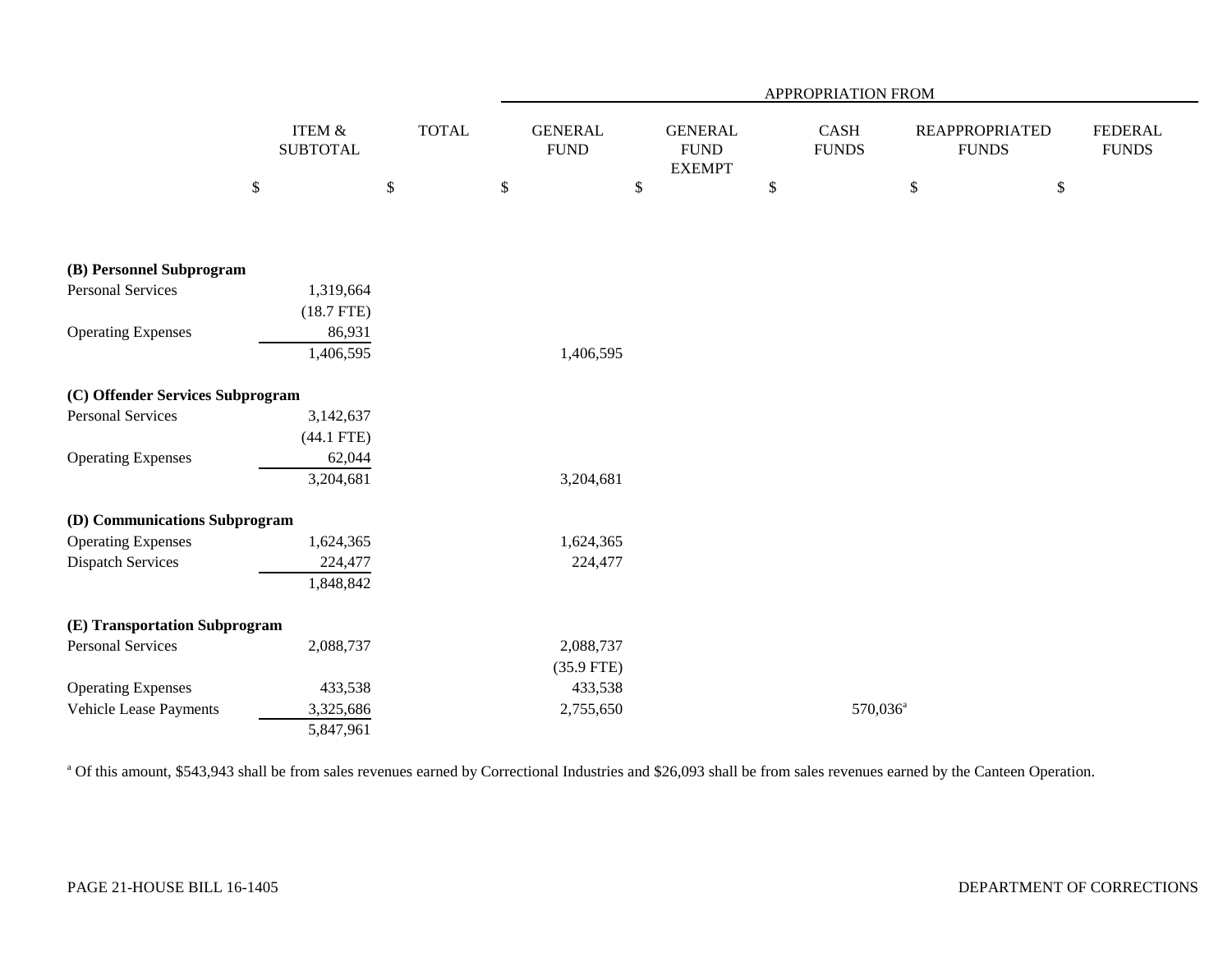|                                    |                           |    |              |                               |                                                | <b>APPROPRIATION FROM</b>   |                     |                                       |                                |
|------------------------------------|---------------------------|----|--------------|-------------------------------|------------------------------------------------|-----------------------------|---------------------|---------------------------------------|--------------------------------|
|                                    | ITEM &<br><b>SUBTOTAL</b> |    | <b>TOTAL</b> | <b>GENERAL</b><br><b>FUND</b> | <b>GENERAL</b><br><b>FUND</b><br><b>EXEMPT</b> | <b>CASH</b><br><b>FUNDS</b> |                     | <b>REAPPROPRIATED</b><br><b>FUNDS</b> | <b>FEDERAL</b><br><b>FUNDS</b> |
|                                    | \$                        | \$ |              | \$                            | \$                                             | \$                          | \$                  |                                       | \$                             |
| (F) Training Subprogram            |                           |    |              |                               |                                                |                             |                     |                                       |                                |
| <b>Personal Services</b>           | 2,498,825                 |    |              |                               |                                                |                             |                     |                                       |                                |
|                                    | $(33.0$ FTE)              |    |              |                               |                                                |                             |                     |                                       |                                |
| <b>Operating Expenses</b>          | 286,981<br>2,785,806      |    |              | 2,785,806                     |                                                |                             |                     |                                       |                                |
| (G) Information Systems Subprogram |                           |    |              |                               |                                                |                             |                     |                                       |                                |
| <b>Operating Expenses</b>          | 1,644,122                 |    |              | 1,644,122                     |                                                |                             |                     |                                       |                                |
| Payments to OIT                    | 16,631,013                |    |              | 16,531,206                    |                                                |                             | 99,807 <sup>a</sup> |                                       |                                |
| <b>CORE Operations</b>             | 404,620                   |    |              | 356,852                       |                                                |                             | $22,903^a$          | $24,865^b$                            |                                |
|                                    | 18,679,755                |    |              |                               |                                                |                             |                     |                                       |                                |

a Of these amounts, \$107,740 shall be from Correctional Industries sales to non-state entities and \$14,970 shall be from sales revenues earned by the Canteen Operation. <sup>b</sup> This amount shall be from Correctional Industries sales to other state agencies.

| (H) Facility Services Subprogram |             |            |           |
|----------------------------------|-------------|------------|-----------|
| <b>Personal Services</b>         | 976,289     |            |           |
|                                  | $(9.7$ FTE) |            |           |
| <b>Operating Expenses</b>        | 83,096      |            |           |
|                                  | 1,059,385   |            | 1,059,385 |
|                                  |             | 41,373,940 |           |
|                                  |             |            |           |
| (4) INMATE PROGRAMS              |             |            |           |

# **(A) Labor Subprogram**

| 5,667,661    |           |
|--------------|-----------|
| $(88.7$ FTE) |           |
| 88,017       |           |
| 5,755,678    | 5,755,678 |
|              |           |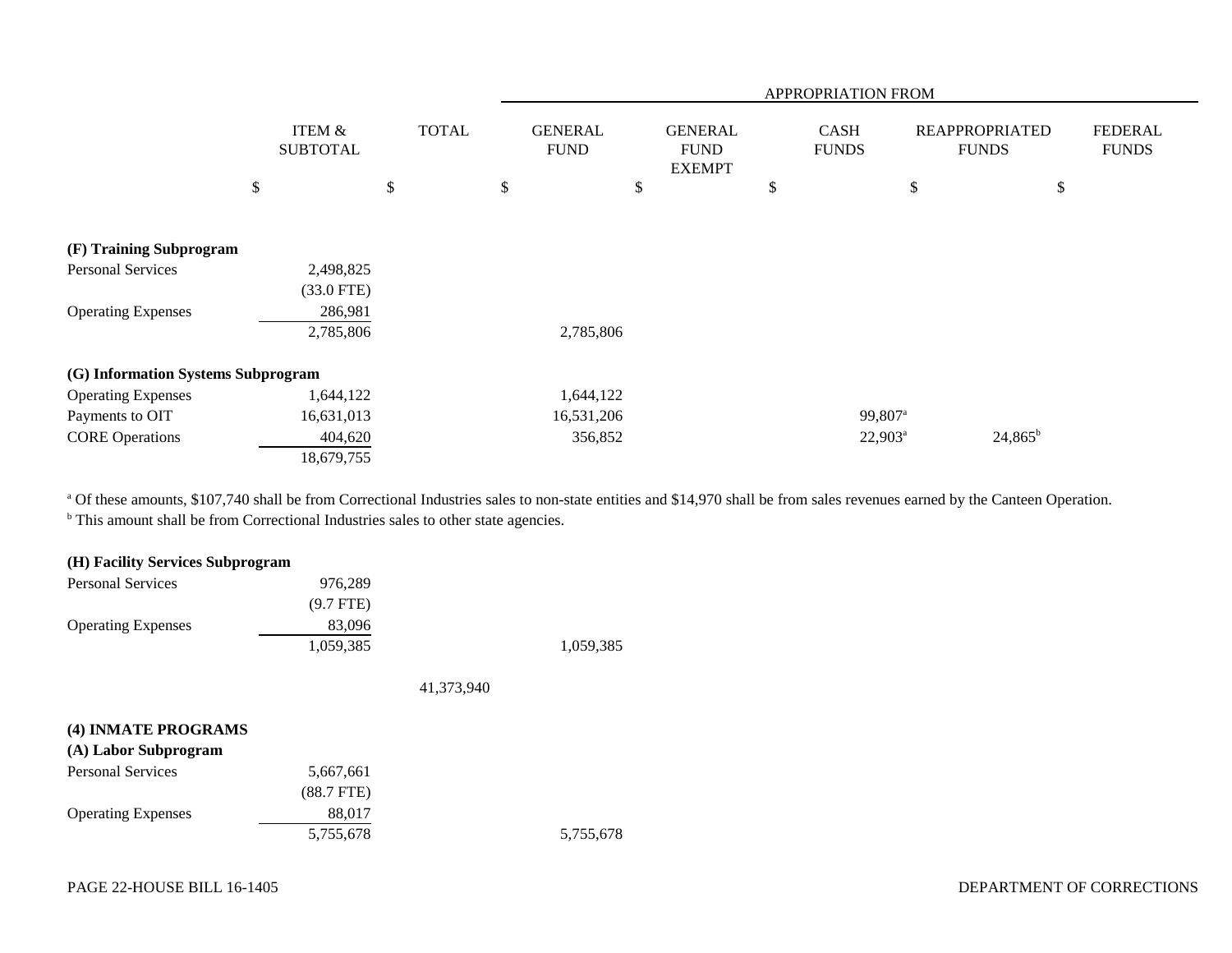|                                 |    |                                      |    |  |    |               |    |  |    | APPROPRIATION FROM     |    |                       |              |  |                               |  |                                                |  |                             |                                       |  |                                |
|---------------------------------|----|--------------------------------------|----|--|----|---------------|----|--|----|------------------------|----|-----------------------|--------------|--|-------------------------------|--|------------------------------------------------|--|-----------------------------|---------------------------------------|--|--------------------------------|
|                                 |    | <b>ITEM &amp;</b><br><b>SUBTOTAL</b> |    |  |    |               |    |  |    |                        |    |                       | <b>TOTAL</b> |  | <b>GENERAL</b><br><b>FUND</b> |  | <b>GENERAL</b><br><b>FUND</b><br><b>EXEMPT</b> |  | <b>CASH</b><br><b>FUNDS</b> | <b>REAPPROPRIATED</b><br><b>FUNDS</b> |  | <b>FEDERAL</b><br><b>FUNDS</b> |
|                                 | \$ |                                      | \$ |  | \$ |               | \$ |  | \$ |                        | \$ | \$                    |              |  |                               |  |                                                |  |                             |                                       |  |                                |
|                                 |    |                                      |    |  |    |               |    |  |    |                        |    |                       |              |  |                               |  |                                                |  |                             |                                       |  |                                |
| (B) Education Subprogram        |    |                                      |    |  |    |               |    |  |    |                        |    |                       |              |  |                               |  |                                                |  |                             |                                       |  |                                |
| <b>Personal Services</b>        |    | 12,671,728                           |    |  |    | 12,671,728    |    |  |    |                        |    |                       |              |  |                               |  |                                                |  |                             |                                       |  |                                |
|                                 |    |                                      |    |  |    | $(189.1$ FTE) |    |  |    |                        |    |                       |              |  |                               |  |                                                |  |                             |                                       |  |                                |
| <b>Operating Expenses</b>       |    | 4,519,163                            |    |  |    | 2,814,746     |    |  |    | $1,293,402^{\text{a}}$ |    | $411,015^b$           |              |  |                               |  |                                                |  |                             |                                       |  |                                |
| <b>Contract Services</b>        |    | 237,128                              |    |  |    | 237,128       |    |  |    |                        |    |                       |              |  |                               |  |                                                |  |                             |                                       |  |                                |
| <b>Education Grants</b>         |    | 113,894                              |    |  |    |               |    |  |    | $10,000$ <sup>c</sup>  |    | $76,244$ <sup>d</sup> | 27,650(I)    |  |                               |  |                                                |  |                             |                                       |  |                                |
|                                 |    |                                      |    |  |    |               |    |  |    |                        |    | $(2.0$ FTE)           |              |  |                               |  |                                                |  |                             |                                       |  |                                |
| <b>Indirect Cost Assessment</b> |    | 377                                  |    |  |    |               |    |  |    |                        |    |                       | 377(I)       |  |                               |  |                                                |  |                             |                                       |  |                                |
|                                 |    | 17,542,290                           |    |  |    |               |    |  |    |                        |    |                       |              |  |                               |  |                                                |  |                             |                                       |  |                                |

<sup>a</sup> Of this amount, \$735,467 shall be from sales revenues earned by vocational programs and \$557,935 shall be from sales revenues earned by the Canteen Operation.

<sup>b</sup> This amount shall be from sales revenues earned by vocational programs for products and services sold to other government agencies.

c This amount shall be from gifts, grants, and donations.

<sup>d</sup> Of this amount, \$42,410 shall be from the Colorado Department of Education from special education funds, \$25,470 shall be from the Colorado Department of Education from Title I - No Child Left Behind funds, and \$8,364 shall be from the Colorado Department of Public Health and Environment from the AIDS and HIV Prevention Program.

| (C) Recreation Subprogram |           |             |                     |
|---------------------------|-----------|-------------|---------------------|
| <b>Personal Services</b>  | 6,899,127 | 6,899,127   |                     |
|                           |           | (116.7 FTE) |                     |
| <b>Operating Expenses</b> | 71.232    |             | 71.232 <sup>a</sup> |
|                           | 6,970,359 |             |                     |

<sup>a</sup> This amount shall be from sales revenues earned by the Canteen Operation.

| (D) Drug and Alcohol Treatment Subprogram |           |              |  |  |  |  |  |
|-------------------------------------------|-----------|--------------|--|--|--|--|--|
| Personal Services                         | 5.301.250 | 5,301,250    |  |  |  |  |  |
|                                           |           | $(85.4$ FTE) |  |  |  |  |  |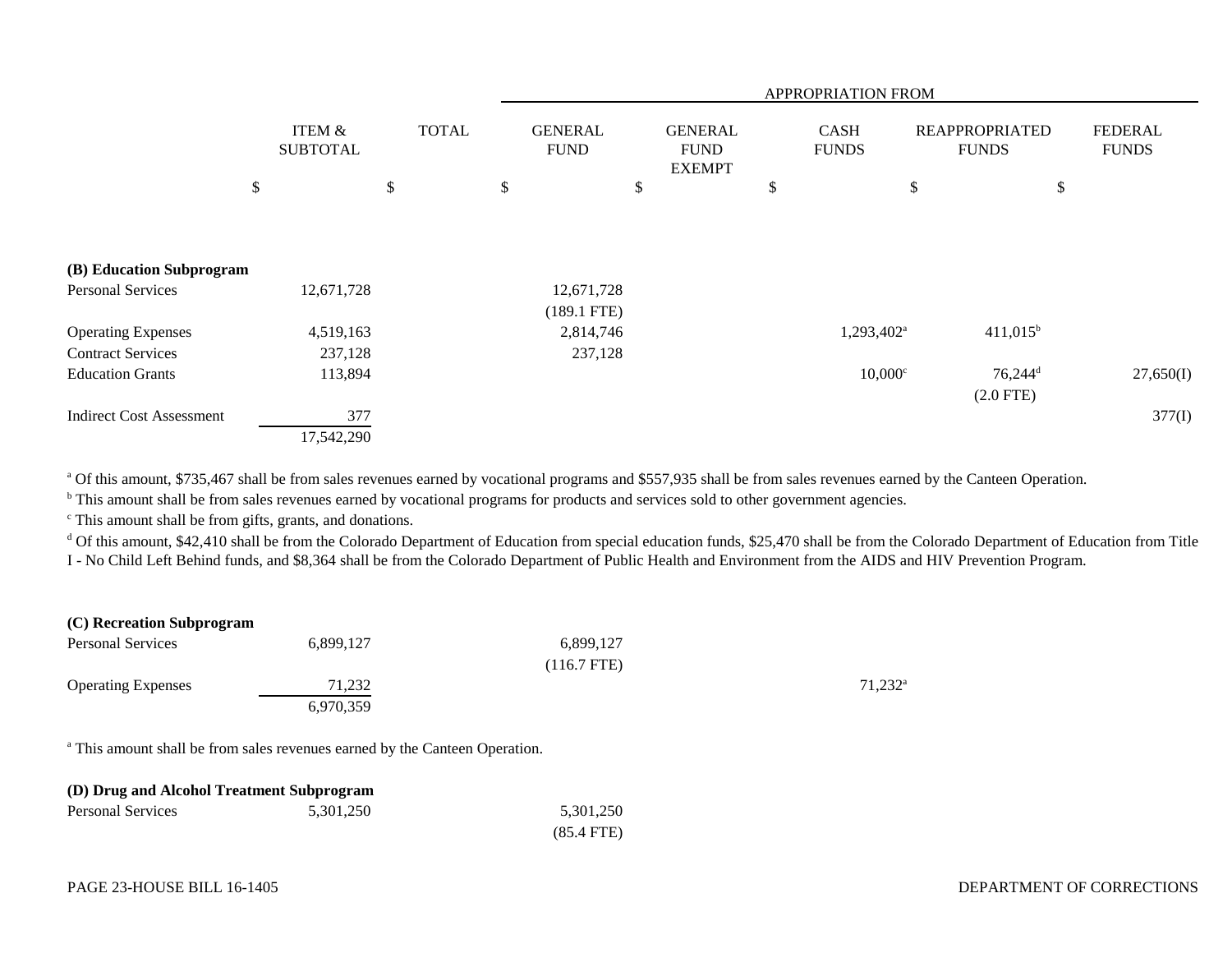|                                                            |                           |              |    | <b>APPROPRIATION FROM</b>     |   |                                                |   |                             |                                       |                        |    |                                |
|------------------------------------------------------------|---------------------------|--------------|----|-------------------------------|---|------------------------------------------------|---|-----------------------------|---------------------------------------|------------------------|----|--------------------------------|
|                                                            | ITEM &<br><b>SUBTOTAL</b> | <b>TOTAL</b> |    | <b>GENERAL</b><br><b>FUND</b> |   | <b>GENERAL</b><br><b>FUND</b><br><b>EXEMPT</b> |   | <b>CASH</b><br><b>FUNDS</b> | <b>REAPPROPRIATED</b><br><b>FUNDS</b> |                        |    | <b>FEDERAL</b><br><b>FUNDS</b> |
|                                                            | \$                        | \$           | \$ |                               | D |                                                | D |                             | \$                                    |                        | \$ |                                |
| <b>Operating Expenses</b>                                  | 110,932                   |              |    | 110,932                       |   |                                                |   |                             |                                       |                        |    |                                |
| Services for Substance Abuse<br>and Co-occurring Disorders | 995,127                   |              |    |                               |   |                                                |   |                             |                                       | $995,127$ <sup>a</sup> |    |                                |
| <b>Contract Services</b>                                   | 2,425,799                 |              |    | 2,075,799                     |   |                                                |   |                             |                                       | $350,000^{\rm a}$      |    |                                |
| <b>Treatment Grants</b>                                    | 126,682                   |              |    |                               |   |                                                |   |                             |                                       | $126,682^b$            |    |                                |
|                                                            | 8,959,790                 |              |    |                               |   |                                                |   |                             |                                       |                        |    |                                |

<sup>a</sup> These amounts shall be transferred from the Judicial Department from the Offender Treatment and Services line item appropriation in the Probation and Related Services section. These amounts originate as General Fund that is appropriated to the Correctional Treatment Cash Fund pursuant to Sections 18-19-103 (3.5) (b), (3.5) (c), and (4) (a), C.R.S. <sup>b</sup> This amount shall be from grant funds appropriated to the Division of Criminal Justice in the Department of Public Safety.

#### **(E) Sex Offender Treatment Subprogram**

| <b>Personal Services</b>  | 4,057,564 | 4,027,523    | $30,041$ <sup>a</sup> |           |
|---------------------------|-----------|--------------|-----------------------|-----------|
|                           |           | $(54.8$ FTE) | $(1.0$ FTE)           |           |
| <b>Operating Expenses</b> | 92,276    | 91,776       | $500^{\circ}$         |           |
| Polygraph Testing         | 242,500   | 242,500      |                       |           |
| Sex Offender Treatment    |           |              |                       |           |
| Grants                    | 65,597    |              |                       | 65,597(I) |
|                           | 4,457,937 |              |                       |           |

a These amounts shall be from the Sex Offender Surcharge Fund created in Section 18-21-103 (3), C.R.S.

### **(F) Volunteers Subprogram**

| <b>Personal Services</b>  | 626.219     |         |
|---------------------------|-------------|---------|
|                           | $(8.0$ FTE) |         |
| <b>Operating Expenses</b> | 17.912      |         |
|                           | 644.131     | 644,131 |

44,330,185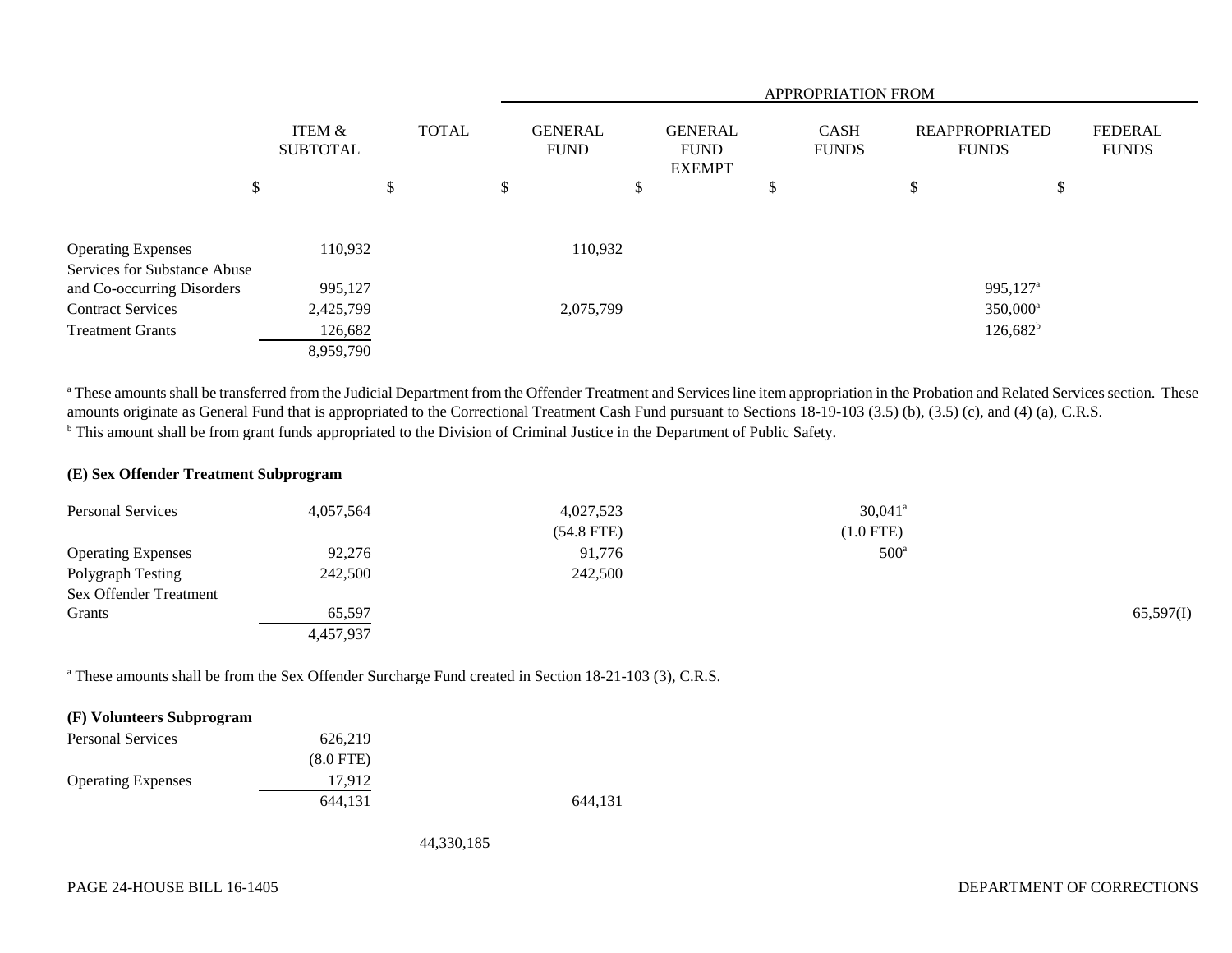|                                                               |                                      |              |                               | APPROPRIATION FROM                             |                             |                                       |                                |  |  |  |  |
|---------------------------------------------------------------|--------------------------------------|--------------|-------------------------------|------------------------------------------------|-----------------------------|---------------------------------------|--------------------------------|--|--|--|--|
|                                                               | <b>ITEM &amp;</b><br><b>SUBTOTAL</b> | <b>TOTAL</b> | <b>GENERAL</b><br><b>FUND</b> | <b>GENERAL</b><br><b>FUND</b><br><b>EXEMPT</b> | <b>CASH</b><br><b>FUNDS</b> | <b>REAPPROPRIATED</b><br><b>FUNDS</b> | <b>FEDERAL</b><br><b>FUNDS</b> |  |  |  |  |
|                                                               | $\$$                                 | \$           | \$                            | $\$$                                           | \$                          | $\$$<br>\$                            |                                |  |  |  |  |
| (5) COMMUNITY SERVICES                                        |                                      |              |                               |                                                |                             |                                       |                                |  |  |  |  |
| (A) Parole Subprogram                                         |                                      |              |                               |                                                |                             |                                       |                                |  |  |  |  |
| <b>Personal Services</b>                                      | 18,990,679                           |              | 18,990,679<br>$(293.2$ FTE)   |                                                |                             |                                       |                                |  |  |  |  |
| <b>Operating Expenses</b>                                     | 2,612,240                            |              | 2,612,240                     |                                                |                             |                                       |                                |  |  |  |  |
| <b>Contract Services</b>                                      | 7,626,078                            |              | 5,488,978                     |                                                |                             | $2,137,100^a$                         |                                |  |  |  |  |
| Wrap-Around Services<br>Program                               | 1,834,291                            |              | 1,834,291                     |                                                |                             |                                       |                                |  |  |  |  |
| Grants to Community-based<br><b>Organizations for Parolee</b> |                                      |              |                               |                                                |                             |                                       |                                |  |  |  |  |
| Support                                                       | 1,710,000                            |              | 1,710,000                     |                                                |                             |                                       |                                |  |  |  |  |
| Non-residential Services                                      | 1,215,818                            |              | 1,215,818                     |                                                |                             |                                       |                                |  |  |  |  |
| Home Detention                                                | 69,383                               |              | 69,383                        |                                                |                             |                                       |                                |  |  |  |  |
|                                                               | 34,058,489                           |              |                               |                                                |                             |                                       |                                |  |  |  |  |

<sup>a</sup> This amount shall be transferred from the Judicial Department from the Offender Treatment and Services line item appropriation in the Probation and Related Services section. This amount includes \$2,112,100 that originates as General Fund that is appropriated to the Correctional Treatment Cash Fund pursuant to Sections 18-19-103 (3.5) (b), (3.5) (c), and (4) (a), C.R.S., and \$25,000 that originates as General Fund that is appropriated for the provision of day reporting services.

# **(B) Community Supervision Subprogram**

| (1) Community Supervision      |             |              |
|--------------------------------|-------------|--------------|
| <b>Personal Services</b>       | 6, 177, 477 | 6,177,477    |
|                                |             | $(83.8$ FTE) |
| <b>Operating Expenses</b>      | 632,650     | 632,650      |
| <b>Community Mental Health</b> |             |              |
| Services                       | 640,062     | 640,062      |
| <b>Psychotropic Medication</b> | 131,400     | 131.400      |
| <b>Contract Services</b>       | 2,912,001   | 2,912,001    |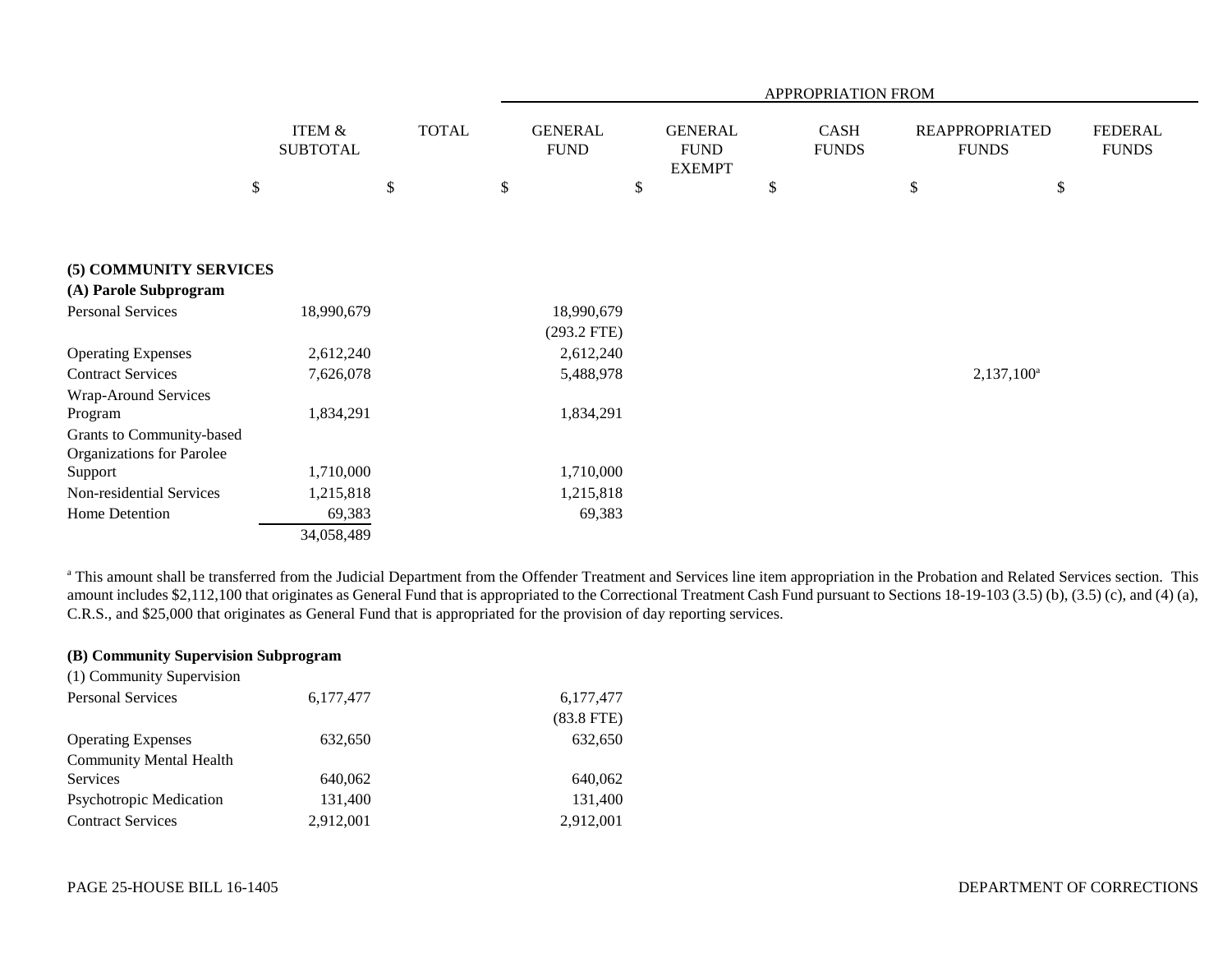|                                                     |                           |              | <b>APPROPRIATION FROM</b>     |                                                |                             |                                       |                                |  |  |  |  |
|-----------------------------------------------------|---------------------------|--------------|-------------------------------|------------------------------------------------|-----------------------------|---------------------------------------|--------------------------------|--|--|--|--|
|                                                     | ITEM &<br><b>SUBTOTAL</b> | <b>TOTAL</b> | <b>GENERAL</b><br><b>FUND</b> | <b>GENERAL</b><br><b>FUND</b><br><b>EXEMPT</b> | <b>CASH</b><br><b>FUNDS</b> | <b>REAPPROPRIATED</b><br><b>FUNDS</b> | <b>FEDERAL</b><br><b>FUNDS</b> |  |  |  |  |
| \$                                                  |                           | \$           | \$                            | \$                                             | \$                          | \$<br>\$                              |                                |  |  |  |  |
| <b>Contract Services for High</b><br>Risk Offenders | 221,200                   |              | 221,200                       |                                                |                             |                                       |                                |  |  |  |  |
| <b>Contract Services for Fugitive</b>               |                           |              |                               |                                                |                             |                                       |                                |  |  |  |  |
| Returns                                             | 74,524<br>10,789,314      |              | 42,049                        |                                                |                             | $32,475^{\circ}$                      |                                |  |  |  |  |

<sup>a</sup> This amount shall be transferred from the Department of Public Safety from the Division of Criminal Justice. These amounts originate as federal funds.

| (2) Youthful Offender System Aftercare |                |              |            |           |             |
|----------------------------------------|----------------|--------------|------------|-----------|-------------|
| <b>Personal Services</b>               | 672,402        |              |            |           |             |
|                                        | $(8.0$ FTE $)$ |              |            |           |             |
| <b>Operating Expenses</b>              | 141,067        |              |            |           |             |
| <b>Contract Services</b>               | 1,062,396      |              |            |           |             |
|                                        | 1,875,865      | 1,875,865    |            |           |             |
| (C) Community Re-entry Subprogram      |                |              |            |           |             |
| Personal Services                      | 2,458,024      | 2,458,024    |            |           |             |
|                                        |                | $(41.6$ FTE) |            |           |             |
| <b>Operating Expenses</b>              | 146,202        | 146,202      |            |           |             |
| <b>Offender Emergency</b>              |                |              |            |           |             |
| Assistance                             | 96,768         | 96,768       |            |           |             |
| <b>Contract Services</b>               | 190,000        | 190,000      |            |           |             |
| Offender Re-employment                 |                |              |            |           |             |
| Center                                 | 374,000        | 364,000      | $10,000^a$ |           |             |
| <b>Community Reintegration</b>         |                |              |            |           |             |
| Grants                                 | 48,779         |              |            | $9,681^b$ | 39,098(I)   |
|                                        |                |              |            |           | $(1.0$ FTE) |
|                                        | 3,313,773      |              |            |           |             |
|                                        |                |              |            |           |             |

a This amount shall be from gifts, grants, and donations.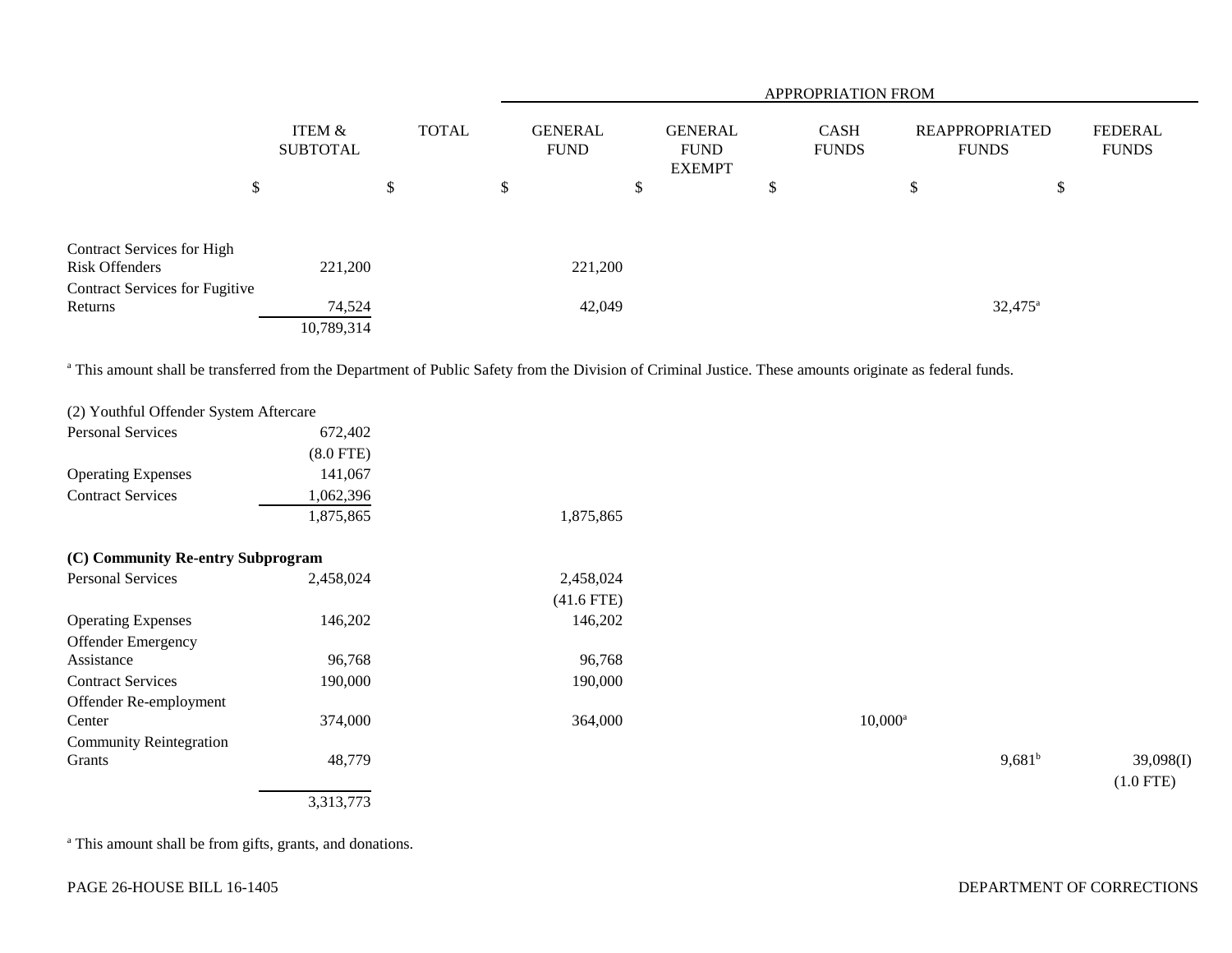|                                                                                                                  |                                            |                      | <b>APPROPRIATION FROM</b>           |                                                      |    |                                        |    |                                                 |                                |  |  |
|------------------------------------------------------------------------------------------------------------------|--------------------------------------------|----------------------|-------------------------------------|------------------------------------------------------|----|----------------------------------------|----|-------------------------------------------------|--------------------------------|--|--|
|                                                                                                                  | <b>ITEM &amp;</b><br><b>SUBTOTAL</b><br>\$ | <b>TOTAL</b><br>$\$$ | \$<br><b>GENERAL</b><br><b>FUND</b> | <b>GENERAL</b><br><b>FUND</b><br><b>EXEMPT</b><br>\$ | \$ | <b>CASH</b><br><b>FUNDS</b>            | \$ | <b>REAPPROPRIATED</b><br><b>FUNDS</b><br>$\$\,$ | <b>FEDERAL</b><br><b>FUNDS</b> |  |  |
|                                                                                                                  |                                            |                      |                                     |                                                      |    |                                        |    |                                                 |                                |  |  |
| <sup>b</sup> This amount shall be transferred from the Department of Local Affairs from the Division of Housing. |                                            |                      |                                     |                                                      |    |                                        |    |                                                 |                                |  |  |
|                                                                                                                  |                                            | 50,037,441           |                                     |                                                      |    |                                        |    |                                                 |                                |  |  |
| (6) PAROLE BOARD                                                                                                 |                                            |                      |                                     |                                                      |    |                                        |    |                                                 |                                |  |  |
| <b>Personal Services</b>                                                                                         | 1,517,875<br>$(17.5$ FTE)                  |                      |                                     |                                                      |    |                                        |    |                                                 |                                |  |  |
| <b>Operating Expenses</b>                                                                                        | 106,390                                    |                      |                                     |                                                      |    |                                        |    |                                                 |                                |  |  |
| <b>Contract Services</b>                                                                                         | 272,437                                    |                      |                                     |                                                      |    |                                        |    |                                                 |                                |  |  |
|                                                                                                                  |                                            | 1,896,702            | 1,896,702                           |                                                      |    |                                        |    |                                                 |                                |  |  |
| (7) CORRECTIONAL INDUSTRIES                                                                                      |                                            |                      |                                     |                                                      |    |                                        |    |                                                 |                                |  |  |
| Personal Services                                                                                                | 10,646,546                                 |                      |                                     |                                                      |    | 3,475,543 <sup>a</sup><br>$(42.8$ FTE) |    | $7,171,003^b$<br>$(112.2$ FTE)                  |                                |  |  |
| <b>Operating Expenses</b>                                                                                        | 5,928,190                                  |                      |                                     |                                                      |    | 1,817,327 <sup>a</sup>                 |    | $4,110,863^b$                                   |                                |  |  |
| Raw Materials                                                                                                    | 35,823,826                                 |                      |                                     |                                                      |    | $8,441,080$ <sup>a</sup>               |    | 27,382,746 <sup>b</sup>                         |                                |  |  |
| Inmate Pay                                                                                                       | 2,258,992                                  |                      |                                     |                                                      |    | 861,343 <sup>a</sup>                   |    | $1,397,649^b$                                   |                                |  |  |
| Capital Outlay                                                                                                   | 1,406,200                                  |                      |                                     |                                                      |    | 337,094 <sup>a</sup>                   |    | $1,069,106^{\rm b}$                             |                                |  |  |
| <b>Correctional Industries Grants</b>                                                                            | 503,050                                    |                      |                                     |                                                      |    |                                        |    |                                                 | 503,050(I)                     |  |  |
| <b>Indirect Cost Assessment</b>                                                                                  | 755,946                                    |                      |                                     |                                                      |    | 131,587 <sup>a</sup>                   |    | 275,402 <sup>b</sup>                            | 348,957(I)                     |  |  |
|                                                                                                                  |                                            | 57,322,750           |                                     |                                                      |    |                                        |    |                                                 |                                |  |  |

<sup>a</sup> Of these amounts, \$14,913,974 is estimated to be from sales to non-state entities and \$150,000 is estimated to be from rents and royalties earned on Penitentiary Trust land managed by the State Board of Land Commissioners pursuant to Section 36-1-116 (2), C.R.S.

<sup>b</sup> Of these amounts, \$35,613,400 is estimated to be from sales to other state agencies and \$5,793,369 is estimated to be from the Department of Revenue for the purchase of license plates.

## **(8) CANTEEN OPERATION**

| <b>Personal Services</b> | 2,036,878    |
|--------------------------|--------------|
|                          | $(28.0$ FTE) |